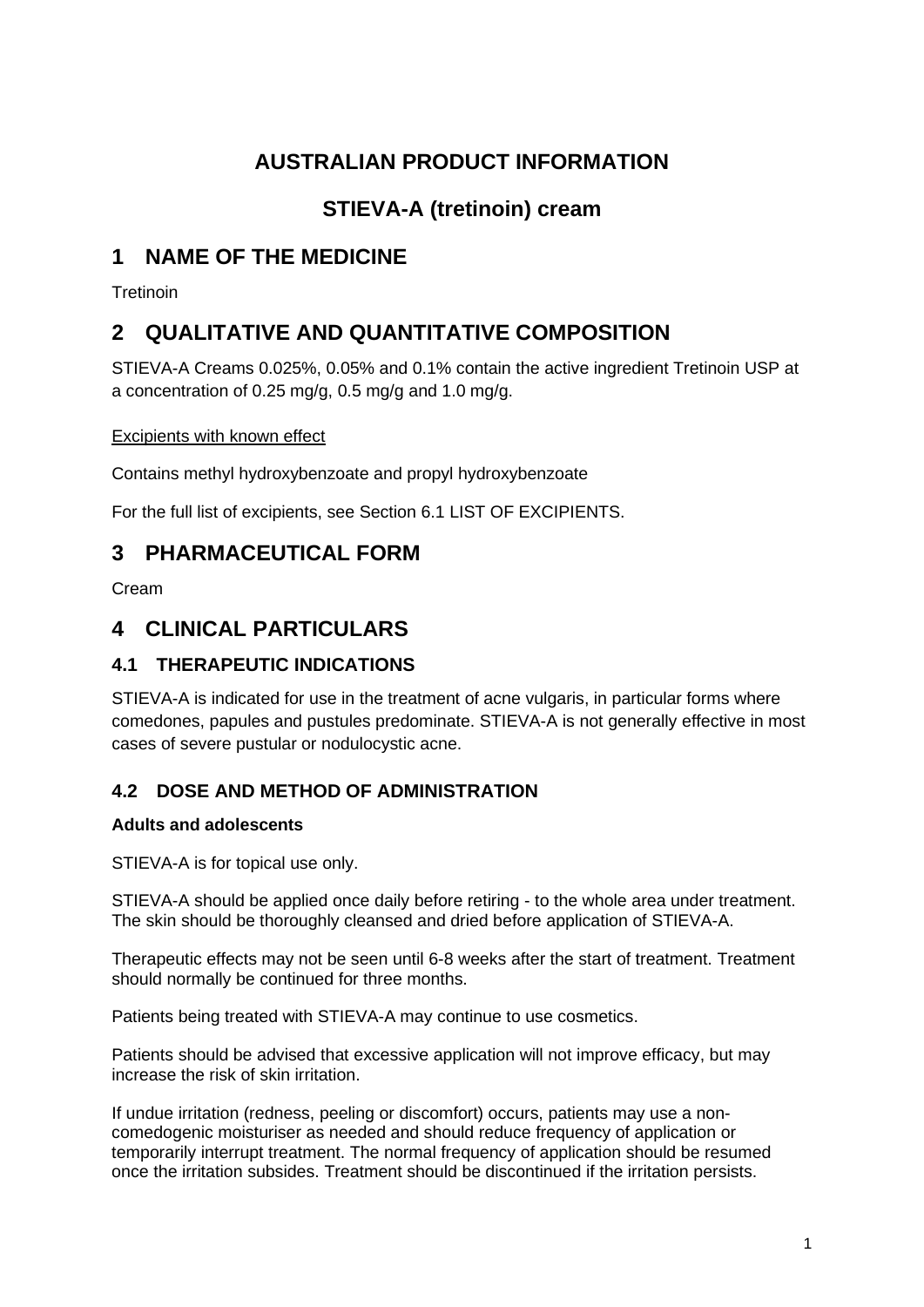Formulation strength should be selected and adjusted according to the patient's tolerance.

## **4.3 CONTRAINDICATIONS**

- Pregnancy
- Women planning a pregnancy

Patients with known hypersensitivity to any of the ingredients should not use STIEVA-A.

Tretinoin preparations have been reported to cause severe irritation of eczematous skin and should only be used with the utmost caution in patients with this condition.

STIEVA-A should not be used in patients with a personal or family history of skin cancer.

### **4.4 SPECIAL WARNINGS AND PRECAUTIONS FOR USE**

Tretinoin should be used with caution in patients with a history of local tolerability reactions, photoallergy, or local hypersensitivity.

Contact with the mouth, eyes, lips, other mucous membranes, or areas of broken skin should be avoided. In case of accidental contact, rinse well with water.

Care should be taken not to let the medicine accumulate in skin fold areas and in the nasolabial folds.

Due to the irritant nature of tretinoin, caution should be used when applying to sensitive areas of skin, such as the neck, abraded or eczematous skin, or when treating patients with inflammatory skin conditions that may coexist with acne e.g rosacea or perioral dermatitis.

Concomitant topical acne therapy should be used with caution because a cumulative irritant effect may occur. If irritancy or dermatitis occur, reduce frequency of application or temporarily interrupt treatment and resume once the irritation subsides. Treatment should be discontinued if the irritation persists.

In patients whose skin has been subjected to procedures such as depilation, chemical hair treatment, chemical peels, dermabrasion or laser resurfacing, the skin should be allowed to recover before application is considered.

Cosmetics that have a strong drying effect, including products with high concentrations of alcohol and/or astringents, or that have a potential irritating effect should be used with caution as a cumulative irritant effect may occur.

STIEVA-A cream contains paraffin. Instruct patients not to smoke or go near naked flames due to the risk of severe burns. Fabric (clothing, bedding, dressings etc) that has been in contact with this product burns more easily and is a serious fire hazard. Washing clothing and bedding may reduce product build-up but not totally remove it.

#### **Sensitivity to sunlight**

As tretinoin may cause increased sensitivity to sunlight, sunlamps should not be used and deliberate or prolonged exposure to sunlight should be avoided or minimised. When exposure to strong sunlight cannot be avoided, patients should be advised to use a broad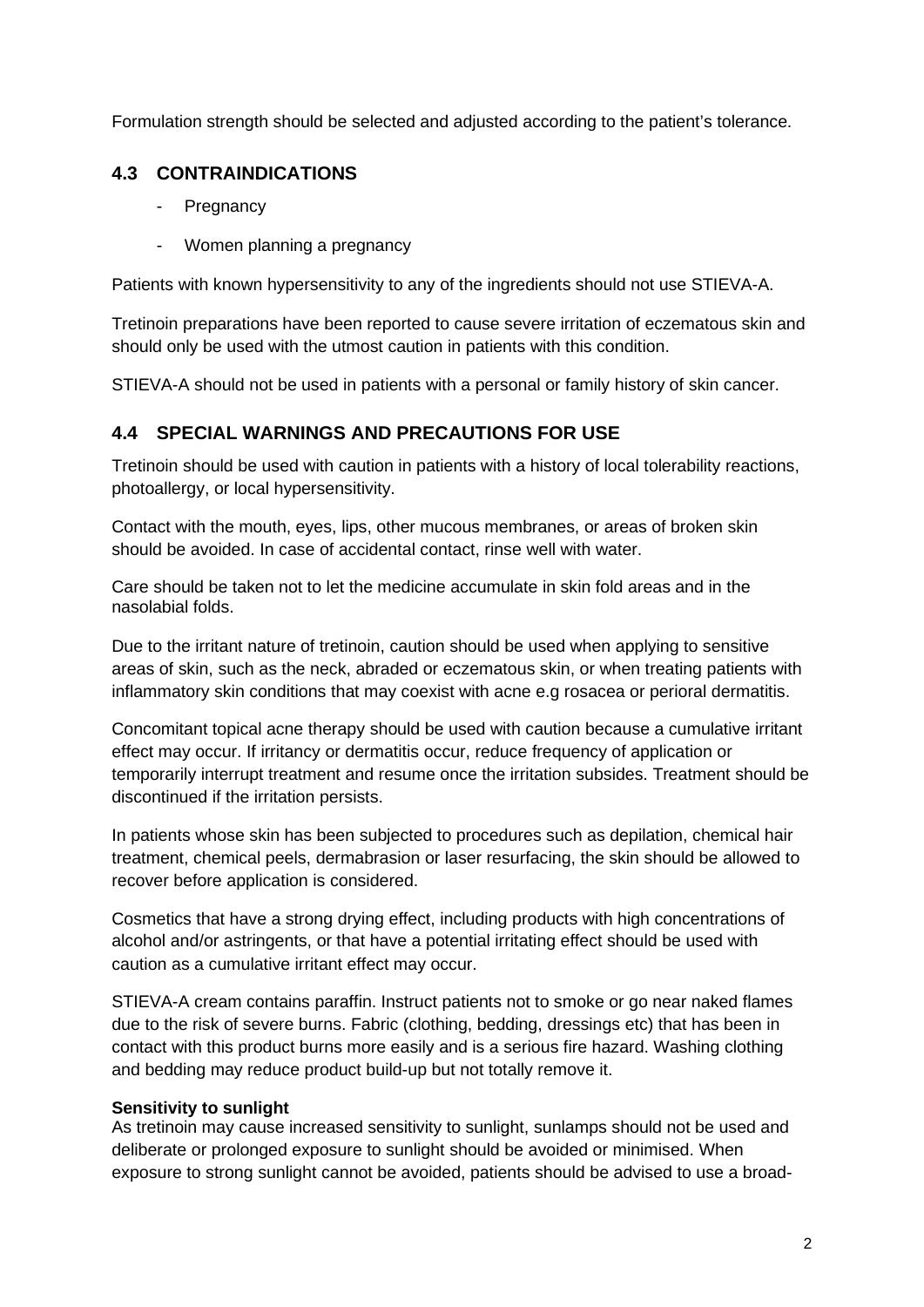spectrum sunscreen product (protects against UVA and UVB rays) and wear protective clothing.

If a patient has sunburn, this should be resolved before using tretinoin.

Weather extremes, such as wind or cold, may be more irritating to patients using tretinoincontaining products.

Studies have shown that in mice treated with tretinoin and exposed to UV light, tretinoin may speed up the appearance of tumours induced by UV light (artificial sunlight); mice treated with tretinoin but not exposed to the light did not develop tumours. The significance of these findings as related to human beings is unknown. However, the exposure of the areas treated with STIEVA-A to sunlight should be avoided or minimised. The use of sunlamps should be avoided during treatment. Patients who have considerable sunlight exposure, for reasons such as occupation, should exercise particular caution. Use of sunscreen products and protective clothing may be prudent when sunlight exposure cannot be avoided.

#### **Use in pregnancy**

STIEVA-A is contraindicated (See Section 4.3 CONTRAINDICATIONS) in pregnancy or in women of childbearing potential not using an effective method of contraception properly.

If this product is used during pregnancy, or if the patient becomes pregnant while taking this drug, treatment should be discontinued.

#### **Use in hepatic impairment**

No dosage adjustment is necessary.

Hepatic impairment is not expected to result in systemic exposure of clinical significance. This is because negligible percutaneous absorption of tretinoin follows topical application (See Section 5.2 PHARMACOKINETIC PROPERTIES).

#### **Use in renal impairment**

No dosage adjustment is necessary.

Renal impairment is not expected to result in systemic exposure of clinical significance. This is because negligible percutaneous absorption of tretinoin follows topical application (See Section 5.2 PHARMACOKINETIC PROPERTIES).

#### **Use in the elderly**

There are no specific recommendations for use in the elderly.

#### **Paediatric use**

The safety and efficacy of topical tretinoin in children prior to puberty have not been established, therefore tretinoin is not recommended for use in this population.

#### **Effects on laboratory tests**

No data available.

## **4.5 INTERACTIONS WITH OTHER MEDICINES AND OTHER FORMS OF INTERACTIONS**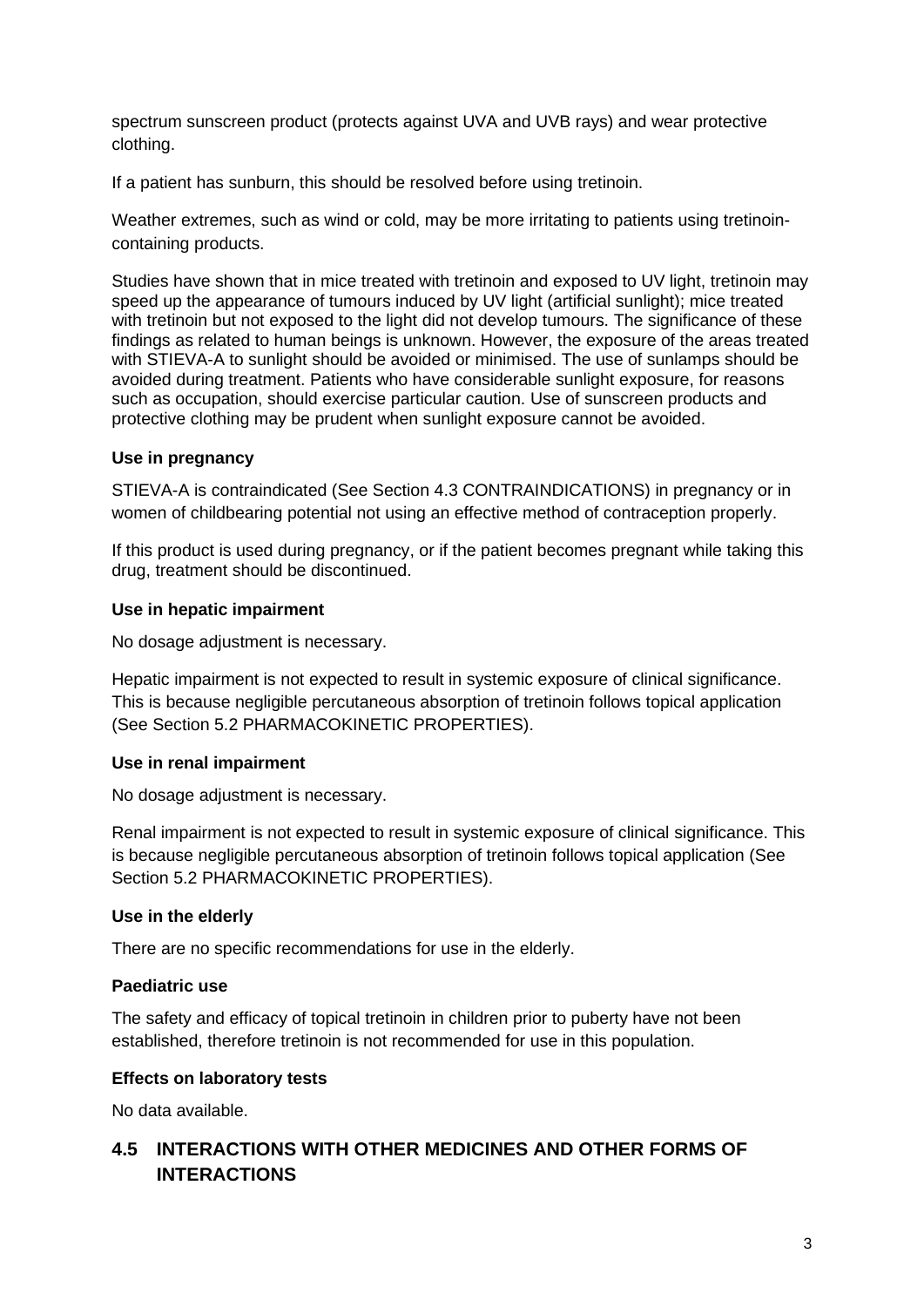Concomitant application of oxidising agents, such as benzoyl peroxide, should be avoided since they may reduce the efficacy of topical tretinoin. If combination therapy is required, the products should be applied at different times of the day (eg, one in the morning and the other in the evening).

## **4.6 FERTILITY, PREGNANCY AND LACTATION**

### **Effects on fertility**

There are no data on the effect of topical tretinoin on fertility in humans, but isotretinoin, an isomer of tretinoin, in oral therapeutic dosages does not affect the number, motility, and morphology of sperm.

Effects on fertility have not been investigated in adequate studies in animals. Minimal to marked testicular degeneration was observed in a 6-week toxicology study in dogs with oral treatment at ≥2 mg/kg/day.

#### **Use in pregnancy**

### **(Pregnancy Category D)**

Tretinoin has been shown to be teratogenic in rats following topical dermal administration of a 10 mg/kg dose given twice on a single day of gestation. Teratogenicity is also seen in mice and rats at high oral doses. Topical tretinoin has not been shown to be teratogenic in rats and rabbits when given at doses of 0.5 mg/kg/day and 1.6 mg/kg/day, respectively. However, at these topical doses, delayed ossification occurred in a number of bones in both species. These latter changes may be considered variants of normal development and are usually corrected after weaning. Foetal weight was reduced in rats with topical dermal administration at 5 mg/kg/day.

STIEVA-A is contraindicated (See Section 4.3 CONTRAINDICATIONS) in pregnancy or in women of childbearing potential not using an effective method of contraception properly.

If this product is used during pregnancy, or if the patient becomes pregnant while taking this drug, treatment should be discontinued.

A number of observational studies of varying sample size involving a total of 1535 women exposed to topical tretinoin in early pregnancy did not provide evidence of an increased risk of congenital abnormalities, including retinoic acid embryopathy or major structural defects overall.

A small number of temporally associated congenital abnormalities have been reported during clinical use of topical tretinoin. Although no definite pattern of teratogenicity and no causal association have been established from these cases, they include reports of the rare birth defect category, holoprosencephaly (defects associated with incomplete midline development of the forebrain). The significance of these reports in terms of risk to the foetus is uncertain, since these effects have not been reproduced.

Orally administered retinoids have been associated with congenital abnormalities. When used in accordance with the prescribing information, there is low systemic absorption from topically administered tretinoin. However, risk cannot be excluded since there may be other factors that contribute to an increased systemic exposure such as: amount used; skin barrier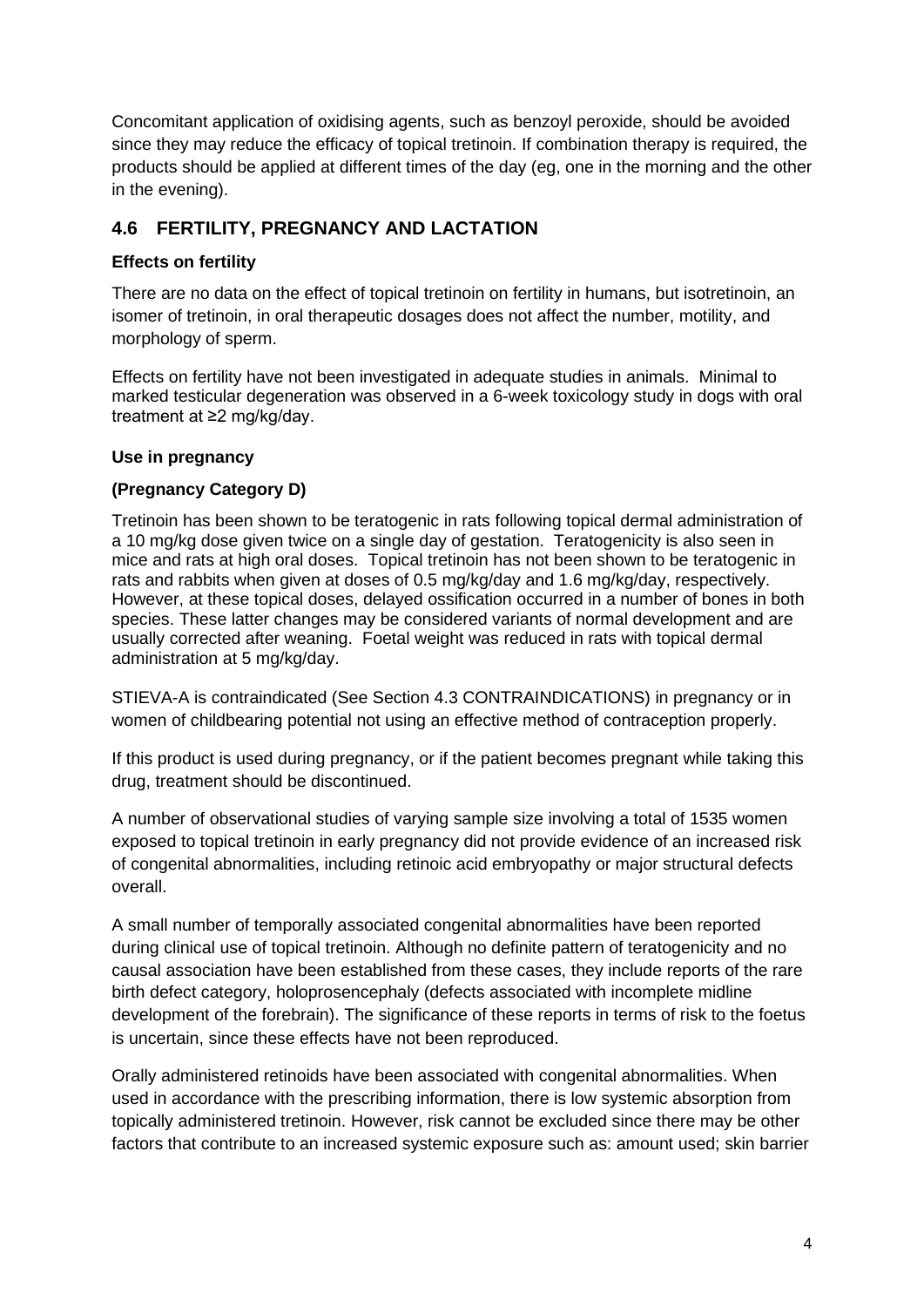integrity; concurrent use with other products; dietary intake of or ingestion of supplements containing vitamin A.

No specific contraceptive precautions are necessary for men using topical tretinoin.

#### **Use in lactation**

There is insufficient information on the excretion of topically applied tretinoin in human milk.

A risk to the newborns/infants cannot be excluded.

A decision must be made whether to discontinue breast-feeding or to discontinue /abstain from tretinoin therapy taking into account the benefit of breast-feeding for the child and the benefit of therapy for the woman.

### **4.7 EFFECTS ON ABILITY TO DRIVE AND USE MACHINES**

The effects of this medicine on a person's ability to drive and use machines were not assessed as part of its registration.

### **4.8 ADVERSE EFFECTS (UNDESIRABLE EFFECTS)**

The following convention is used for the classification of the frequency of an adverse reaction and is based on the CIOMS guidelines:

| Very common: | ≥1/10                                         |
|--------------|-----------------------------------------------|
| Common:      | ≥1/100 to <1/10                               |
| Uncommon:    | ≥1/1000 to <1/100                             |
| Rare:        | ≥1/10000 to <1/1000                           |
| Very rare:   | $<$ 1/10000                                   |
| Not known*:  | (Cannot be estimated from the available data) |

#### **Clinical trial data** *Skin and subcutaneous tissue disorders*

Very common: Application site erythema, skin exfoliation, pain of skin, application site pruritus, skin irritation, skin tenderness, skin burning sensation, application site stinging, dry skin

The above adverse events, seen more frequently with the higher strength 0.1% cream, are generally moderate and usually subside with continued treatment.

#### **Post-marketing data**

Skin and subcutaneous tissue disorders

Rare: skin hyperpigmentation, skin hypopigmentation, photosensitivity reaction, application site rash, application site oedema/swelling, allergic reaction, skin atrophy

#### **Reporting suspected adverse effects**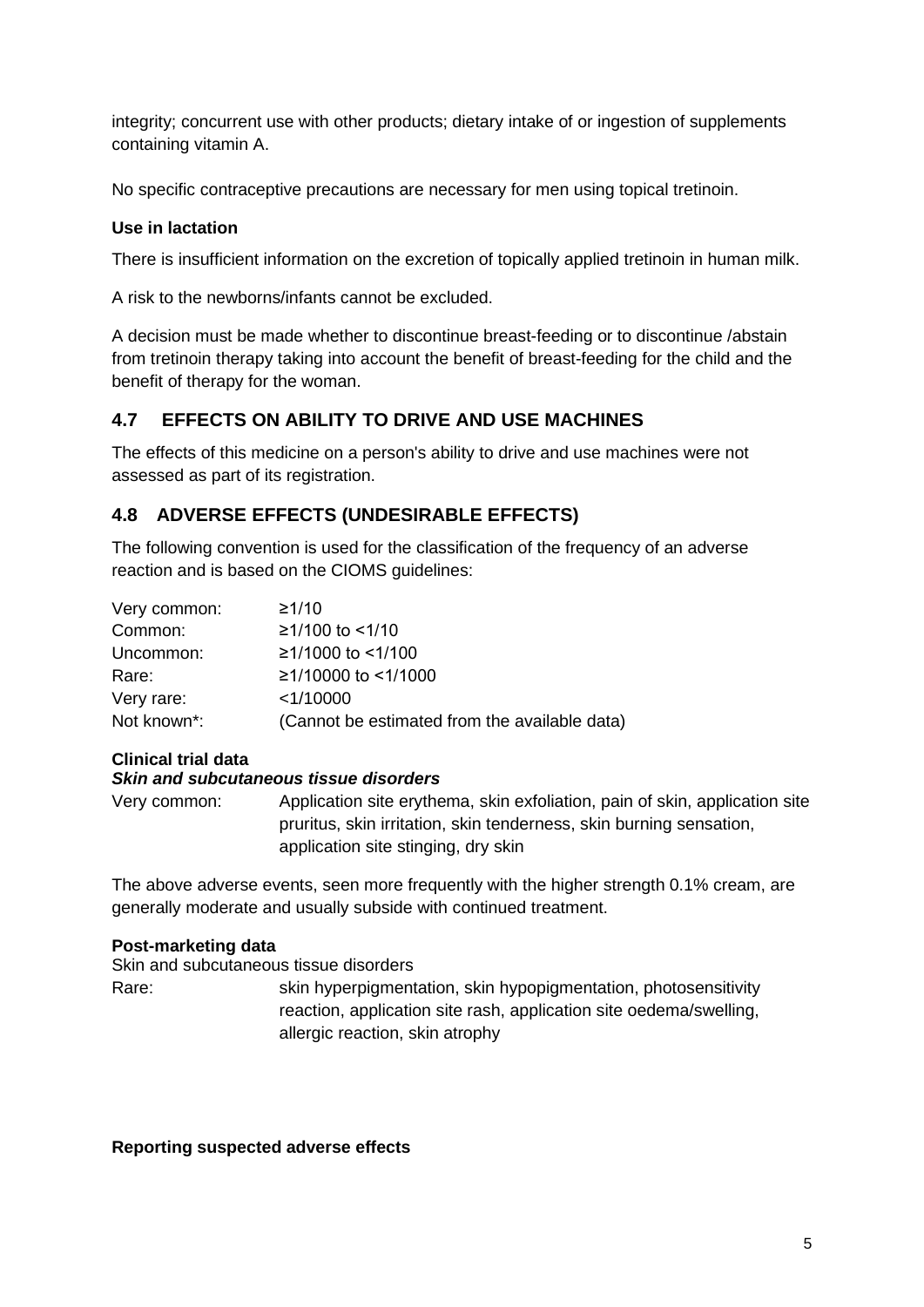Reporting suspected adverse reactions after registration of the medicinal product is important. It allows continued monitoring of the benefit-risk balance of the medicinal product. Healthcare professionals are asked to report any suspected adverse reactions at [www.tga.gov.au/reporting-problems.](http://www.tga.gov.au/reporting-problems)

## **4.9 OVERDOSE**

#### **Symptoms and signs**

Oral ingestion of a 30 g tube of topical tretinoin would result in less exposure than achieved with the recommended dosage of oral tretinoin. Consequently, the theoretical occurrence of symptoms of overdosage (e.g. hypervitaminosis A) is highly unlikely.

### **Treatment**

Appropriate symptomatic measures should be taken to provide relief from irritation due to excessive topical application.

Accidental ingestion should be managed clinically.

For information on the management of overdose, contact the Poisons Information Centre on 13 11 26 (Australia).

# **5 PHARMACOLOGICAL PROPERTIES**

## **5.1 PHARMACODYNAMIC PROPERTIES**

#### **Mechanism of action**

Tretinoin is a known metabolite of vitamin A, which regulates epithelial cell growth and differentiation. It is thought that topically applied tretinoin in acne acts by:

- stimulating mitosis in the epidermis
- reducing intercelluar cohesion in the stratum corneum
- contesting the hyperkeratosis characteristic of acne vulgaris
- aiding desquamation, preventing the formation of lesions
- mediating an increased production of less cohesive epidermal sebaceous cells. which appears to promote the initial expulsion of comedones and their subsequent prevention.

Tretinoin shows weak inhibition of leukotriene-B4-induced migration of polymorphonuclear leukocytes which may contribute to its topical anti-inflammatory activity. More marked inhibition of polymorphonuclear leukocyte migration is seen with isotretinoin. The weaker effect of tretinoin compared to isotretinoin may account for the greater rebound effect seen with topical tretinoin when compared with topical isotretinoin.

The pharmacological action of tretinoin remains to be fully elucidated. It has the following actions when given systemically:

- suppresses sebaceous gland activity
- reduces sebum production
- prevents or reduces comedogenesis
- suppresses Propionibacterium acnes
- reduces inflammation.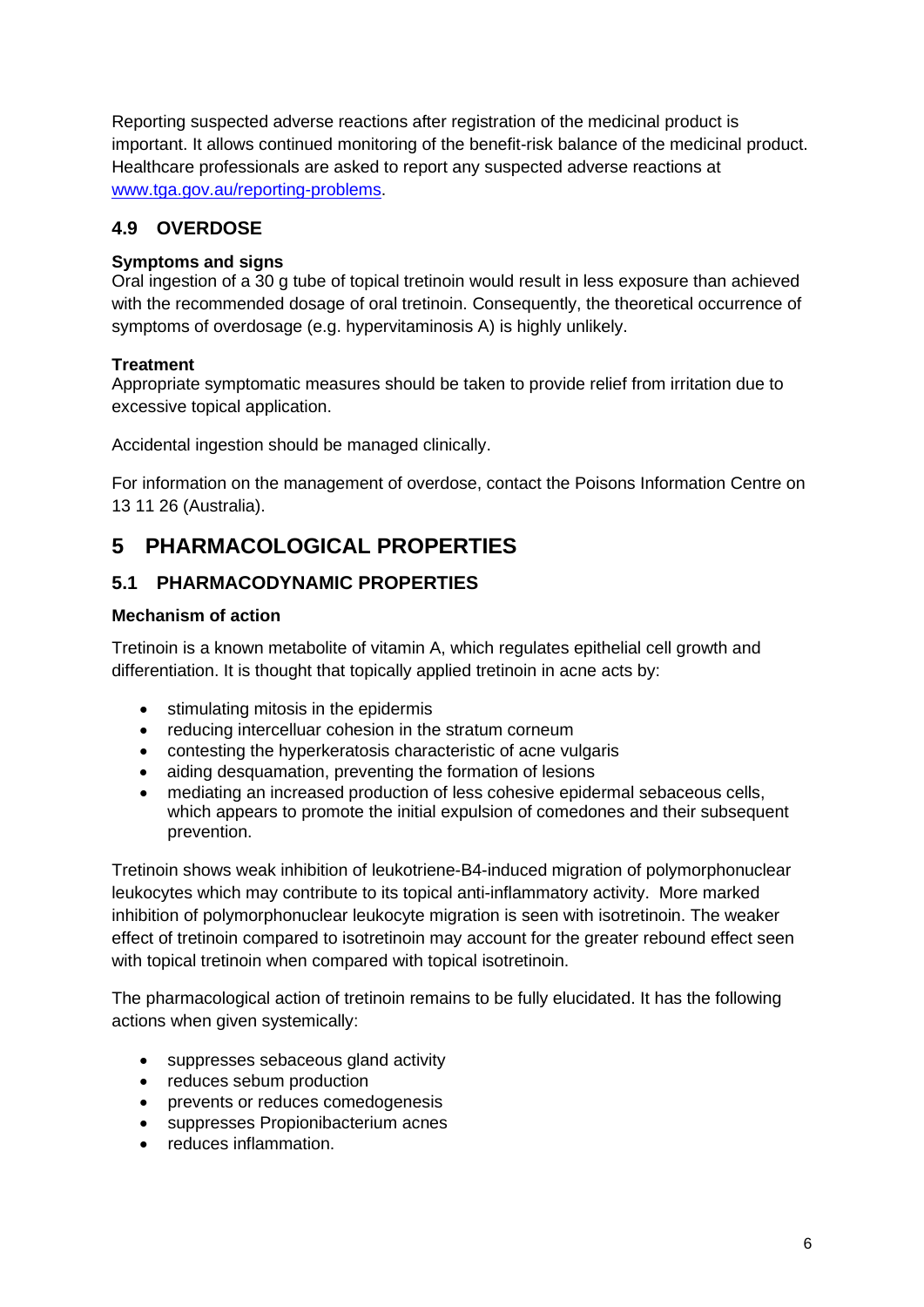### **Clinical trials**

No data available.

## **5.2 PHARMACOKINETIC PROPERTIES**

#### **Metabolism**

Tretinoin is metabolised rapidly *in vivo*, and involves isomerisation to 9-*cis,*11-*cis* and 13-*cis*retinoic acid (isotretinoin) and oxidation to 4-oxo and 4-hydroxy metabolites.

### **Excretion**

Metabolites are excreted as glucuronide conjugates in urine and bile.

## **5.3 PRECLINICAL SAFETY DATA**

#### **Genotoxicity**

Tretinoin was negative in assays for gene mutation in bacteria (Ames test) and mammalian cells (Chinese hamster lung cells). A two-fold increase in sister chromatid exchange (SCE) frequency was found in human diploid fibroblasts, but other chromosomal aberration assays (human lymphocytes in vitro, mouse micronucleus test in vivo) did not show a clastogenic or aneuplodogenic effect.

### **Carcinogenicity**

In a 91-week dermal study in mice, treatment at 0.5 and 1 mg/kg for three days per week was associated with the development of squamous cell carcinomas and papillomas in females at the site of application. These skin tumours occurred in the context of severe dermal irritation; the relevance to humans is unclear. No carcinogenicity was observed at a dose of 0.025 mg/kg (less than the maximum human dose, adjusted for body surface area).

The tumourigenic potential of UV irradiation was increased with concurrent dermal exposure to tretinoin at a dose of 100 mg/kg in hairless albino mice. Although the relevance of this finding to humans is unknown, patients should minimise exposure to sunlight or artificial UV sources (see also Sensitivity to sunlight).

# **6 PHARMACEUTICAL PARTICULARS**

## **6.1 LIST OF EXCIPIENTS**

STIEVA-A Cream also includes the following excipients: butylated hydroxytoluene, butylated hydroxyanisole, disodium edetate, isopropyl palmitate, methyl hydroxybenzoate, propyl hydroxybenzoate, PEG-40 stearate, propylene glycol, stearic acid, stearyl alcohol, white soft paraffin (see Section 4.4 SPECIAL WARNINGS AND PRECAUTIONS FOR USE), purified water, titanium dioxide\*.

\*Please note titanium dioxide is present in STIEVA-A 0.1% cream formulation only.

## **6.2 INCOMPATIBILITIES**

Incompatibilities were either not assessed or not identified as part of the registration of this medicine.

### **6.3 SHELF LIFE**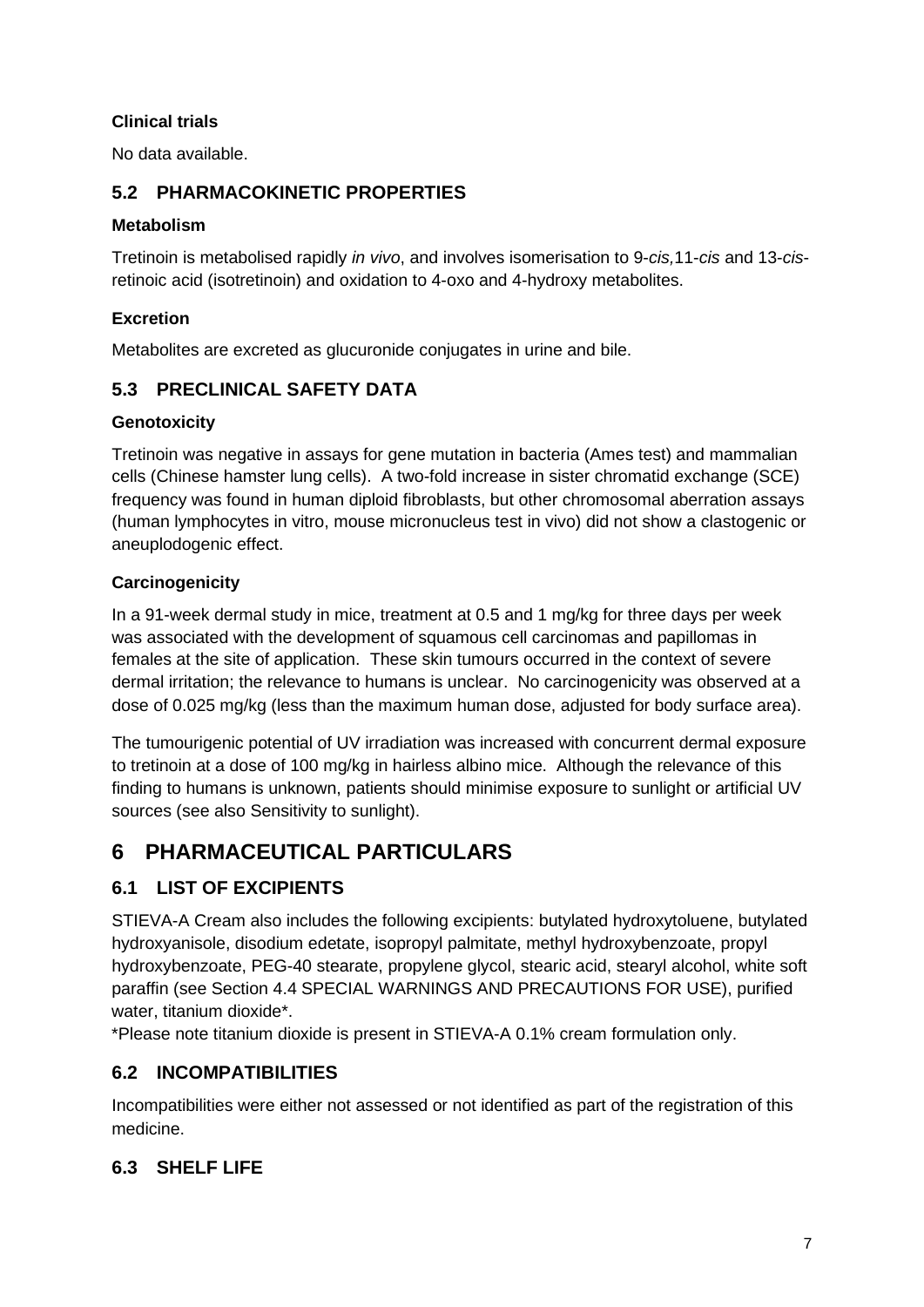In Australia, information on the shelf life can be found on the public summary of the Australian Register of Therapeutic Goods (ARTG). The expiry date can be found on the packaging.

## **6.4 SPECIAL PRECAUTIONS FOR STORAGE**

For STIEVA-A Cream 0.025% and 0.05%:

Store below 30°C.

Do not freeze.

For STIEVA-A Cream 0.1%:

Store below  $25^{\circ}$ C.

## **6.5 NATURE AND CONTENTS OF CONTAINER**

STIEVA-A Creams 0.025%, 0.05% and 0.1% are supplied in epoxy-lined aluminium tubes in pack sizes of 3 g (physician's sample for 0.025% and 0.1% only), 6 g (0.1% only) and 25 g.

Not all strengths or pack sizes may be distributed in Australia.

## **6.6 SPECIAL PRECAUTIONS FOR DISPOSAL**

In Australia, any unused medicine or waste material should be disposed of by taking to your local pharmacy.

### **6.7 PHYSICOCHEMICAL PROPERTIES**

Chemical names: 3, 7-dimethyl-9-(2,6,6-trimethyl-1-cyclohexene-1-yl)-2,4,6,8-non-tetraenoic acid; all-trans-retinoic acid; tretinoin.

Molecular formula:  $C_{20}H_{28}O_2$ . Molecular weight: 300.4.

#### **Chemical structure**



**CAS number**

302-79-4

## **7 MEDICINE SCHEDULE (POISONS STANDARD)**

Schedule 4 – Prescription Only Medicine